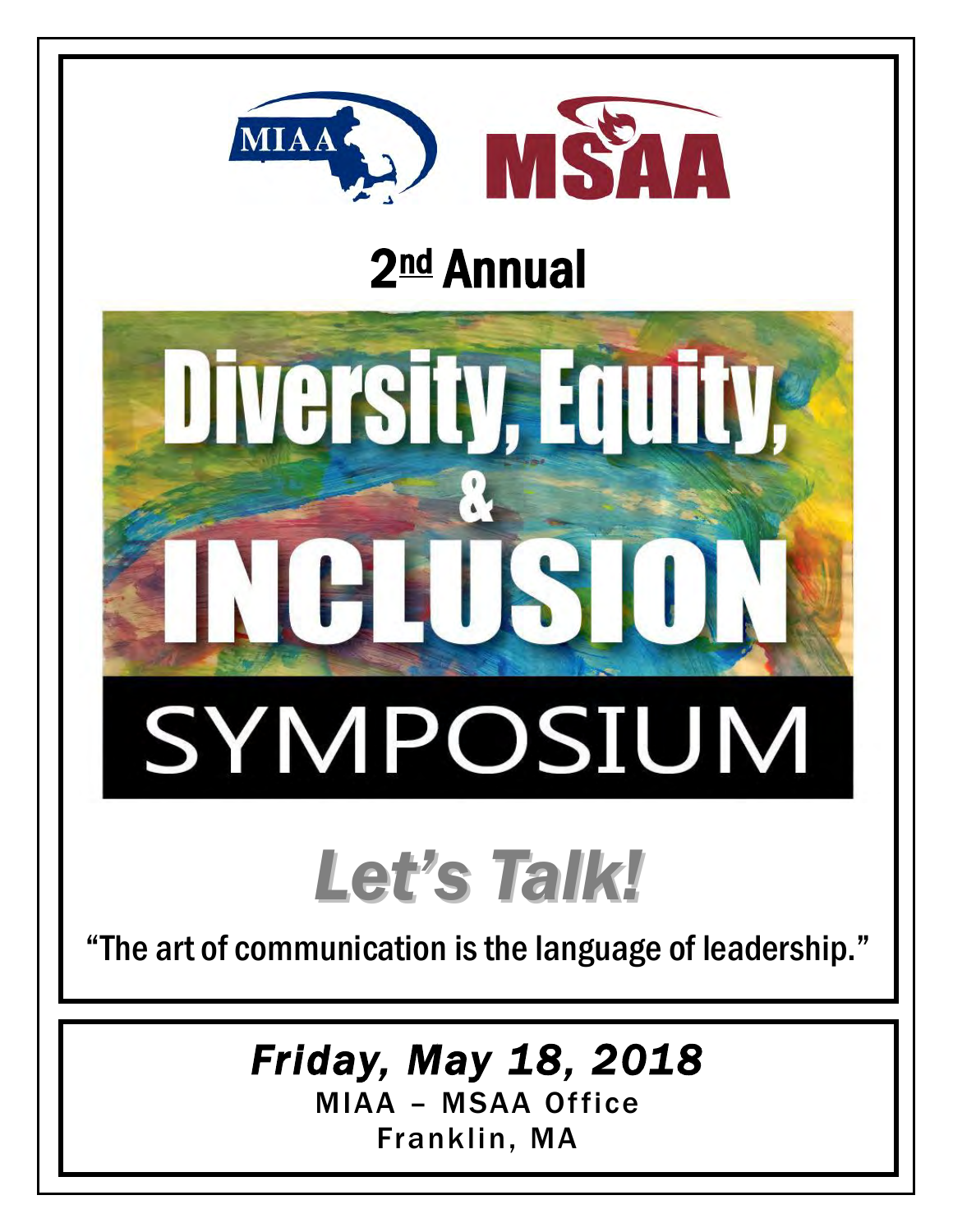Dear Symposium Participant,

Thank you for joining us at the 2nd annual MIAA/MSAA Diversity, Equity & Inclusion Symposium. The mission of the Diversity, Equity & Inclusion Committee is to foster diversity among our member schools, athletic directors, coaches and student-athletes by promoting inclusiveness, awareness and acceptance. Our focus is to celebrate all differences by creating an association that is welcoming and engaging for all with a goal to challenge the members of our association to leverage differences as strengths.

We would like to extend our appreciation to the many schools and communities represented here today. Thank you for your commitment to this conference and wanting to help your respective school communities become more inclusive.

If you need assistance at any time today, please find a member of the Diversity, Equity & Inclusion Committee. Thank you again for attending today's conference.

Sincerely,

Rachel Moo & Michael Rubin MIAA/MSAA Diversity, Equity & Inclusion Committee Liaisons

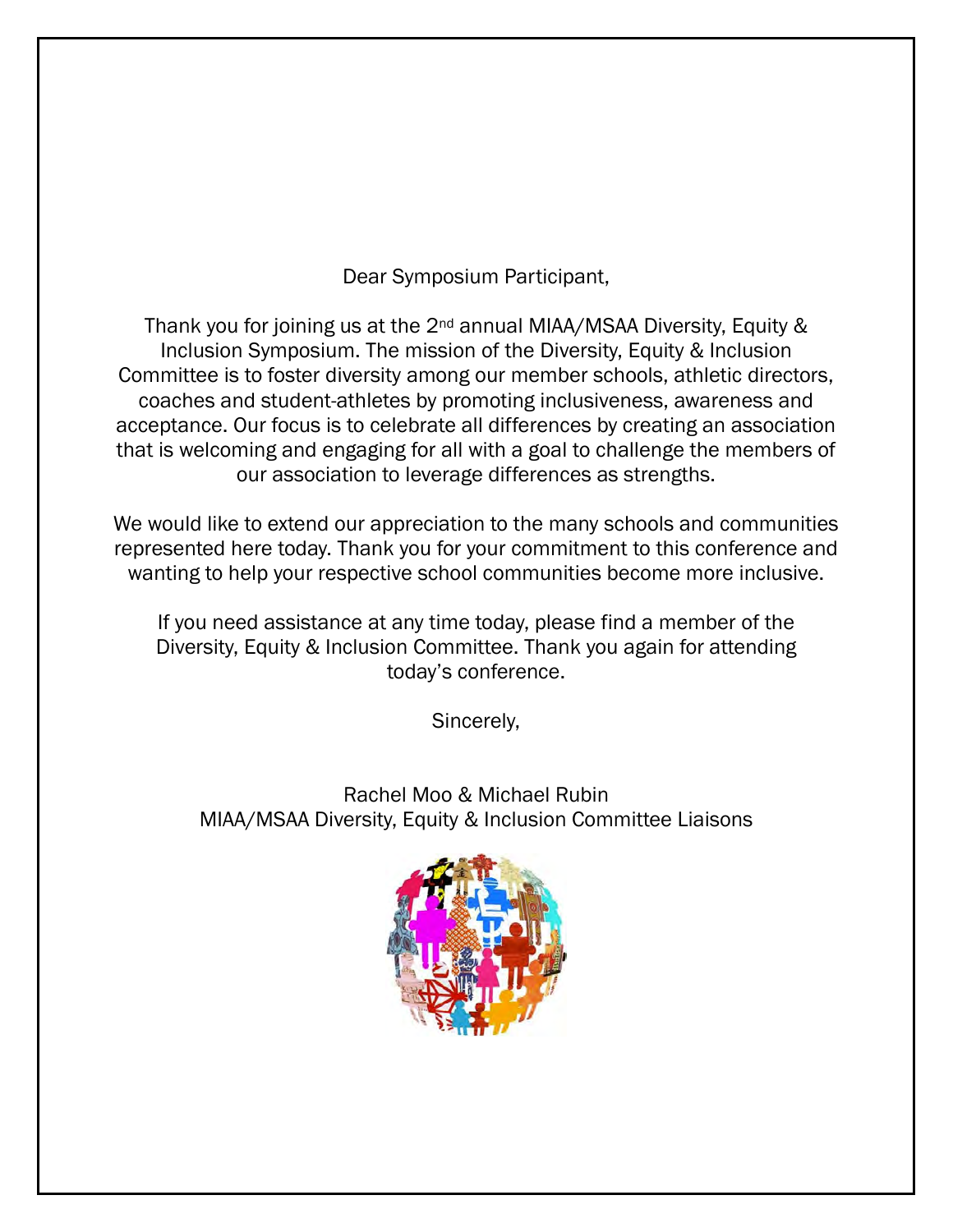

| <b>Symposium Agenda</b> |                                                                                                                                                                                                         |  |
|-------------------------|---------------------------------------------------------------------------------------------------------------------------------------------------------------------------------------------------------|--|
| $8:30 - 8:45$ AM        | <b>Registration &amp; Continental Breakfast</b>                                                                                                                                                         |  |
| $8:45 - 9:00$ AM        | <b>Opening Session</b><br>Welcome & Opening Remarks - Michael Rubin, Assistant Director, MIAA<br>Conference Logistics - Rachel Moo, Assistant Director, MIAA<br>Keynote Speaker - Dr. William Henderson |  |
| $9:00 - 9:15$ AM        | <b>Transition to Workshops</b><br>At this time, the room partitions will be closing                                                                                                                     |  |
| $9:15 - 10:30$ AM       | <b>Breakout Session 1</b><br>See program pages 6 & 7 for "Breakout Session" descriptions                                                                                                                |  |
| 10:30 - 10:45 AM        | <b>Transition to Workshops</b>                                                                                                                                                                          |  |
| $10:45 - 12:00$ PM      | <b>Breakout Session 2</b><br>See program pages 6 & 7 for "Breakout Session" descriptions                                                                                                                |  |
| 12:00 PM                | <b>Transition to Lunch</b><br>At this time, the room partitions will be opening                                                                                                                         |  |
| 12:00 - 12:30 PM        | <b>Lunch / Closing Remarks</b>                                                                                                                                                                          |  |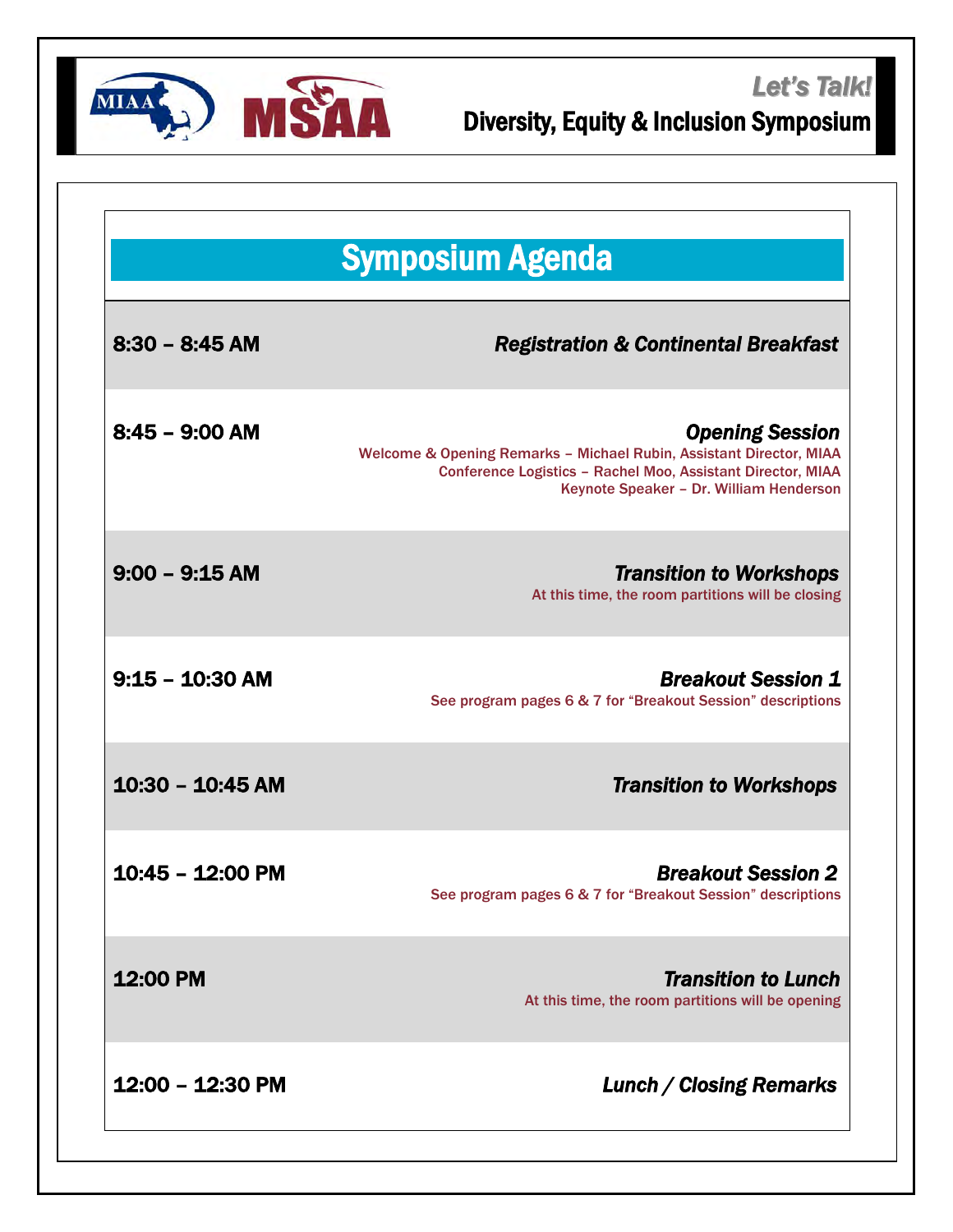

James Aprea, CAP Advocate, MA Office on Disability Evan Bjorklund, General Counsel, MA Office on Disability Carroll Blake, Adjunct Faculty, University of Massachusetts Boston Dawud Brown, Technology Coordinator, MIAA/MSAA Mackenson Charles, Athletic Program Director, Scholar Athletes David D'Arcangelo, Director, Massachusetts Office on Disability Dr. Omar Easy, Director of Organizational Assessment, City of Everett Pam Garramone, Positive Psychology Speaker Joel Giacobozzi, Assistant Headmaster, Boston Latin School Patricia Gonzalez, Director of Athletics, Newton High School South William Henderson, Retired Principal, Patrick O'Hearn School Al Holland, Retired Principal, Boston Public Schools Kathy Lutz, Schools and Unified Sports Manager, Special Olympics MA Rashaun Martin, Supervisor of Social Studies, Haverhill Public Schools Lindsa McIntyre, Headmaster, Jeremiah E. Burke High School Mary Beth McMahon, President & CEO, Special Olympics Massachusetts Gwen Nauls, Guidance Counselor, Southeastern Reg. Voc/Tech High School Jeff Perrotti, Founding Director, DESE Safe Schools Program Jerome Singleton Jr., Paralympic Athlete Marilyn Slattery, Assistant Principal, Malden High School Dwayne Thomas, Associate Professor of Sport Management, Lasell College Joe Walsh, President, Adaptive Sports New England Garin Veris, Director of Athletics, Massachusetts Maritime Academy

# Diversity, Equity and Inclusion Committee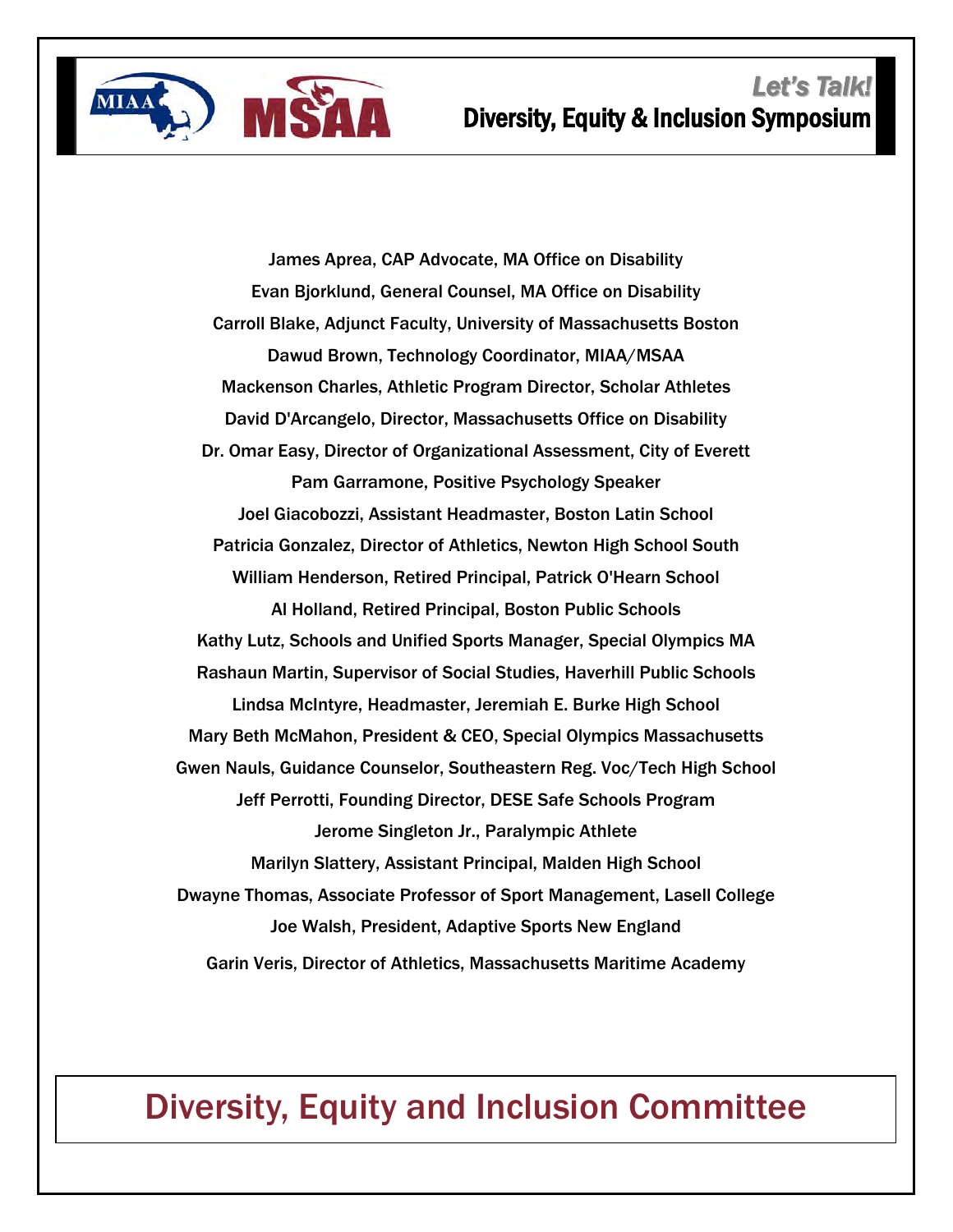



### Dr. William Henderson *Retired Principal*  Boston Public Schools

In 1989, Bill was appointed principal of the Patrick O'Hearn Elementary School with a mandate to develop an inclusive program, and he remained its leader for 20 years. The Patrick O'Hearn (designated in June 2009 as the William W. Henderson Inclusion Elementary School) serves children from diverse ethnic, linguistic, and ability backgrounds from early childhood through Grade 5. Approximately 33% of the students at the Henderson School have mild, moderate, or significant disabilities. These students learn in general education classrooms with their non-disabled peers. The Henderson has gained widespread recognition for inclusion, academic progress, arts, technology, and family involvement, and it now serves students in 2 campuses from early childhood through grade 12.

Since retiring from the Boston Public Schools, Bill continues to present at universities and conferences and to consult for school systems and agencies. In 2011, Harvard Education Press published his book titled, "The Blind Advantage: How Going Blind Made Me a Stronger Principal and How Including Children with Disabilities Made the School Better for Everyone."

According to Dr. Bill Henderson, "There can be no pretense of teaching all students in inclusive classrooms by using the exact same curriculum materials and instructional strategies. This "one-way fits all" would not be good pedagogy even in so-called homogeneous classes. At [The Henderson], where there are students working at, above, slightly below and well below grade level in every room, a single approach was never an option."

# Keynote Speaker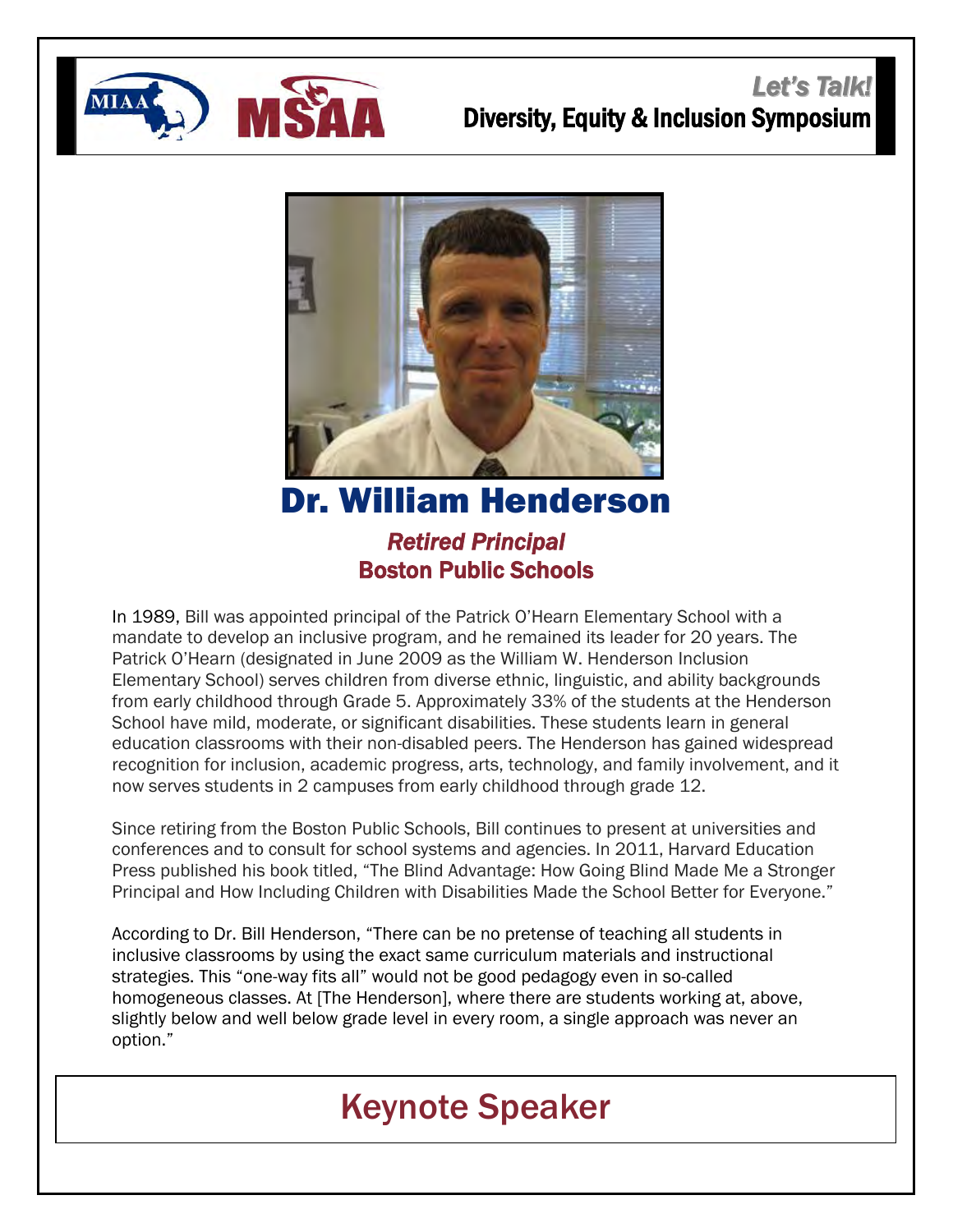

#### *Understanding Cultural Proficiency: Making Authentic Connections by Examining Race and Culture*

#### Facilitator: Kalise Wornum, Ed.D

*K-12 METCO Director and Coordinator for Bates, Hunnewell and Schofield*  Location: Kinney Room

Synopsis: Develop and expand an understanding of what cultural proficiency looks like in classroom, in students and teacher behaviors and the climate of the school. Recognize the connection of racial, ethnic, class, gender and other identity factors on engagement and achievement. Participants will appreciate the need for building authentic relationships. Participants will consider elements, policies and practices to foster cultural proficiency in their schools

#### *Promoting Healthy Outcomes for Transgender Students: Policies & Best Practices*

#### Facilitator: Jeff Perrotti

Director, Safe Schools Program for LGBTQ Students,

#### Massachusetts Department of Elementary and Secondary Education

#### Location: Neal Room

Synopsis: This workshop will take a look at the impact of race on the daily life of young men and women. Are there words you have been called and never want to hear again or have you used similar words about others and wished you hadn't? What's the real deal about racism and why don't we just get over it and move on? We had a black president so race must not matter anymore. This workshop will involve challenging but interesting conversations and interactive activities. What are you a "Sprinter" or a "Marathoner"? Come and run with me.

#### *A Discussion on Communicating With and About Student-Athletes with Disabilities on your School Sports Teams*

#### Facilitator: Joseph Walsh, MS, M.Ed. *President, Adaptive Sports New England* Location: Room 3

Many MIAA member schools have students with visual or mobility impairment who are eligible for and capable of participating on an interscholastic team, but most schools have never invited these students to join a team in part because they don't know how to start the conversation. We will explore how to include students with disabilities on your teams and how to make everyone comfortable doing so. Come join the engaging conversation!

# Breakout Session 1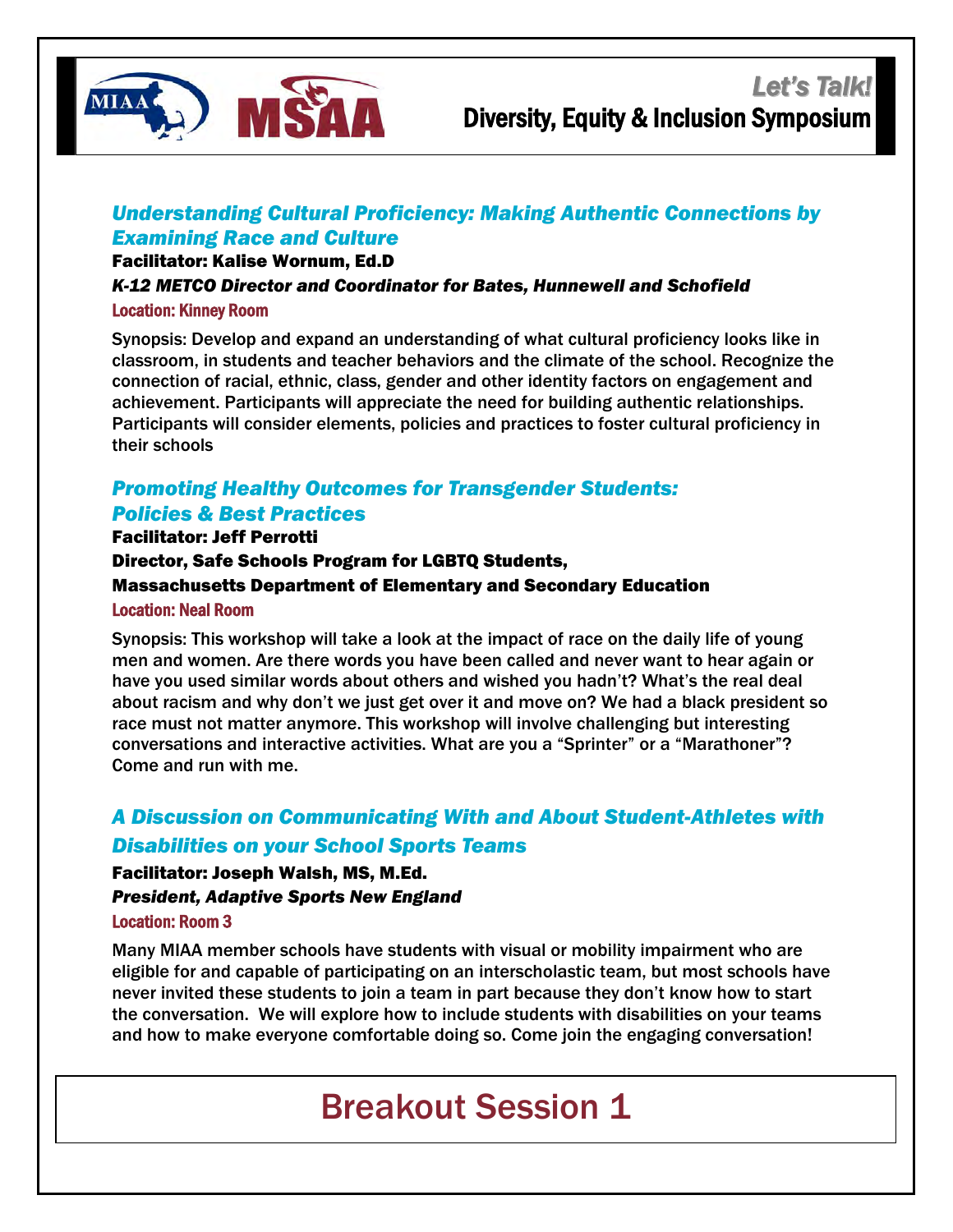

#### *Politics in Sports*

### Facilitator: Mackenson Charles

#### Athletics Program Manager, Scholar Athletes

#### Location: Kinney Room

Synopsis: The purpose of this workshop is to have an open dialogue about the historic, present and future interconnections of Sports and Politics.

#### *Gender Equity - Empowering Girls and Women - What Works!*

#### Facilitator: Pam Garramone, M.Ed.

#### Positive Psychology Coach, Speaker & Founder of Thrive Now Boston

#### Location: Neal Room

Synopsis: A facilitated discussion on bridging the gap. How do we empower girls and women to follow their dreams despite stereotypes, criticism, and obstacles? What's working in your schools? What does it look like when it's going well? Students will share their experiences and how they've navigated the system.

#### *Inclusion through Unified Sports*

#### Facilitator: Kathy Lutz Schools and Unified Sports Manager, Special Olympics Massachusetts Location: Room 3

Synopsis: Discover more about the program offerings to help change your school climate to a more socially inclusive one. Learn how to become a Unified Champion school and the steps to start a Unified Sports program at your school. Walk away with a playbook to start implementation at your school tomorrow!

# Breakout Session 2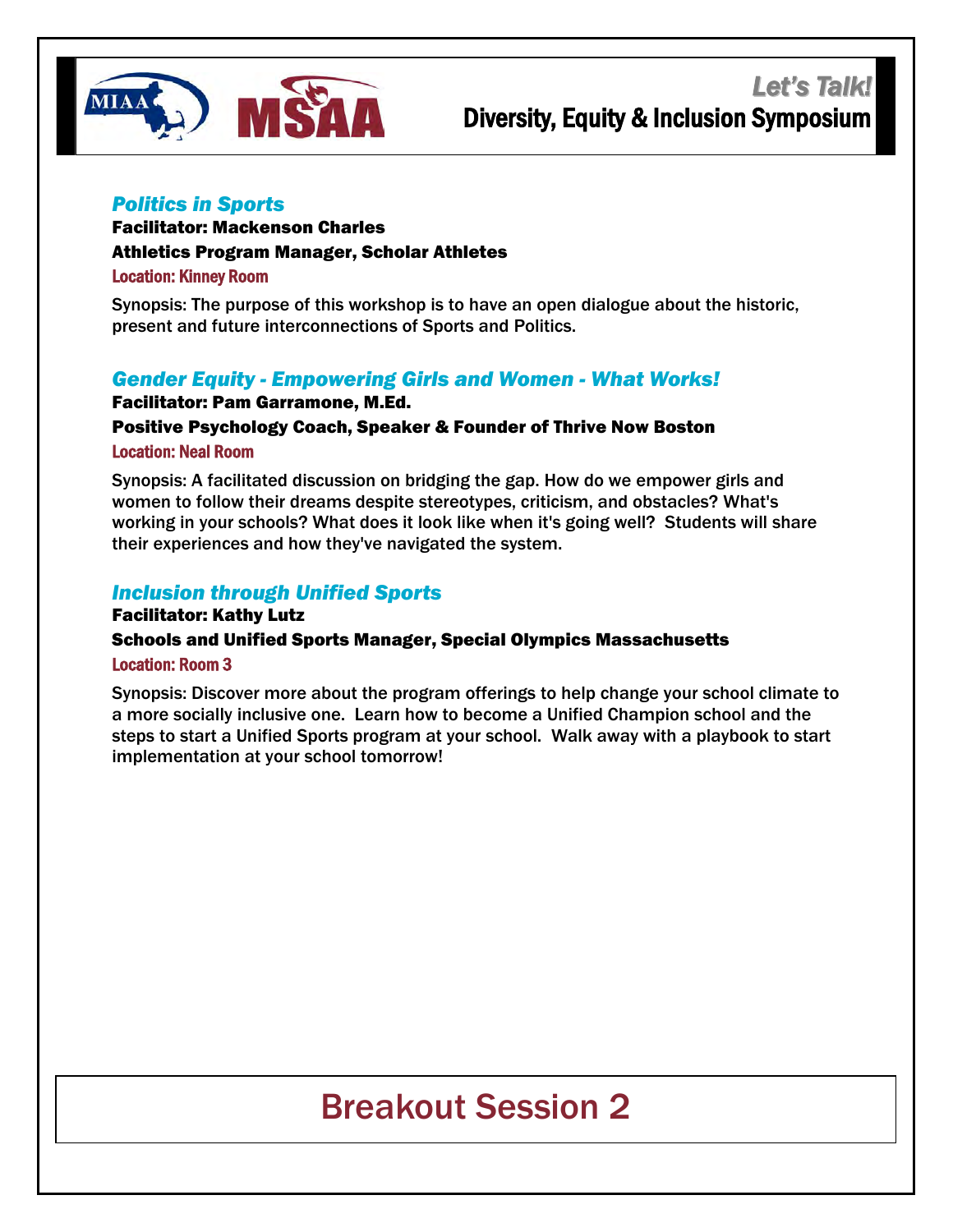

### Symposium Resources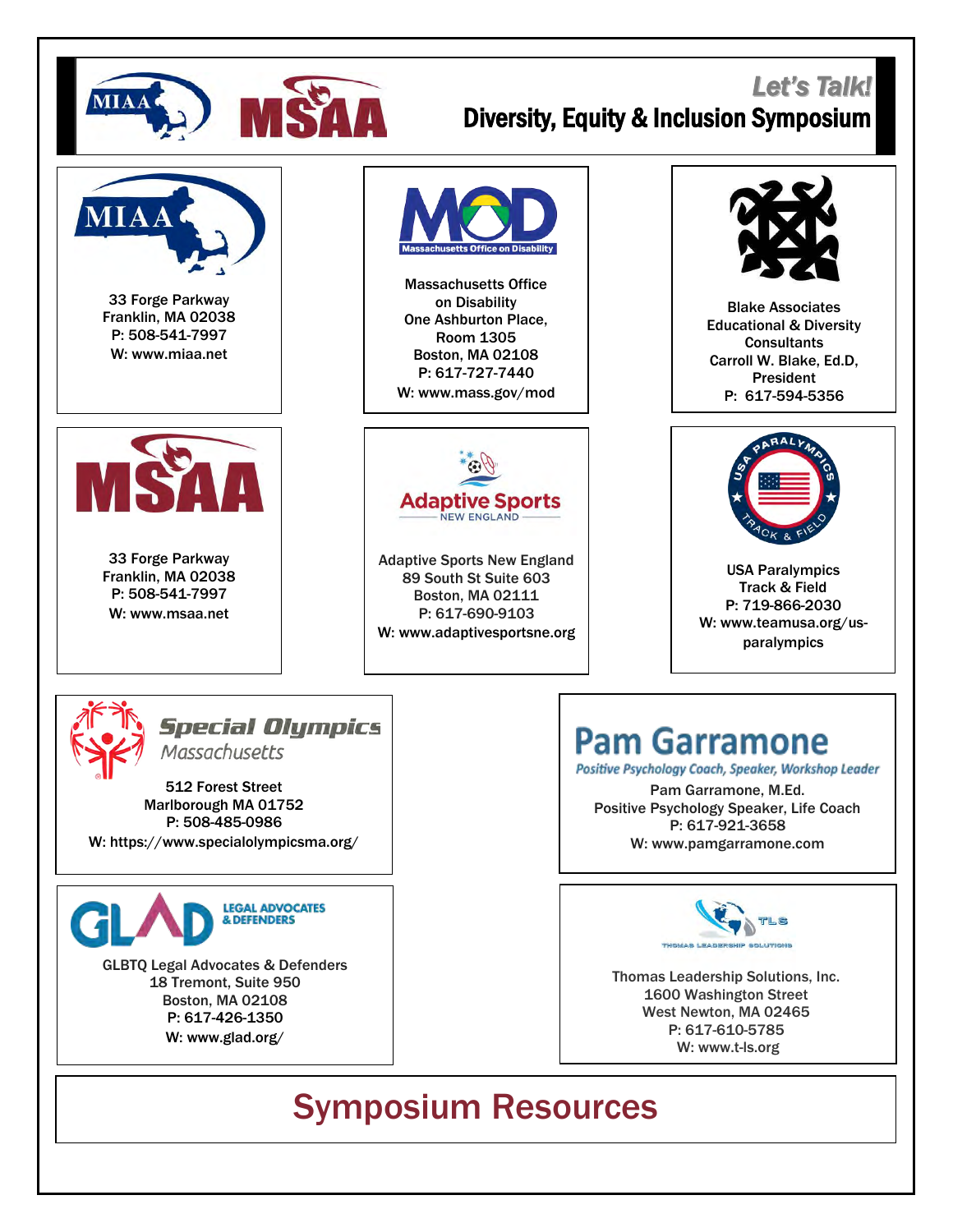

### Follow MSAA & MIAA on *Social Media* for updates about upcoming programs and important information. @MSAA\_33 & @MIAA033



### Conference Evaluation

Please complete the online conference evaluation to receive your professional hours:

https://www.surveymonkey.com/r/TS72QNL



# Symposium Workshop Facilitators

| <b>Mackenson Charles</b>         | <b>Jeff Perrotti</b>           |
|----------------------------------|--------------------------------|
| www.wearesa.org/                 | www.jeffperrotti.com           |
| mcharles@WeAreSA.org             | jmperrotti@aol.com             |
| Pamela Garramone, M.Ed.          | Joe Walsh, MS, M.Ed.           |
| www.pamgarramone.com             | www.adaptivesportsne.org       |
| pamela.m.garramone@gmail.com     | joe.walsh@adaptivesportsne.org |
| Kathleen Lutz                    | Kalise Wornum, Ed.D            |
| www.specialolympicsma.org        | www.welleslyps.org             |
| kathy.lutz@specialolympicsma.org | wornumk@wellesleyps.org        |